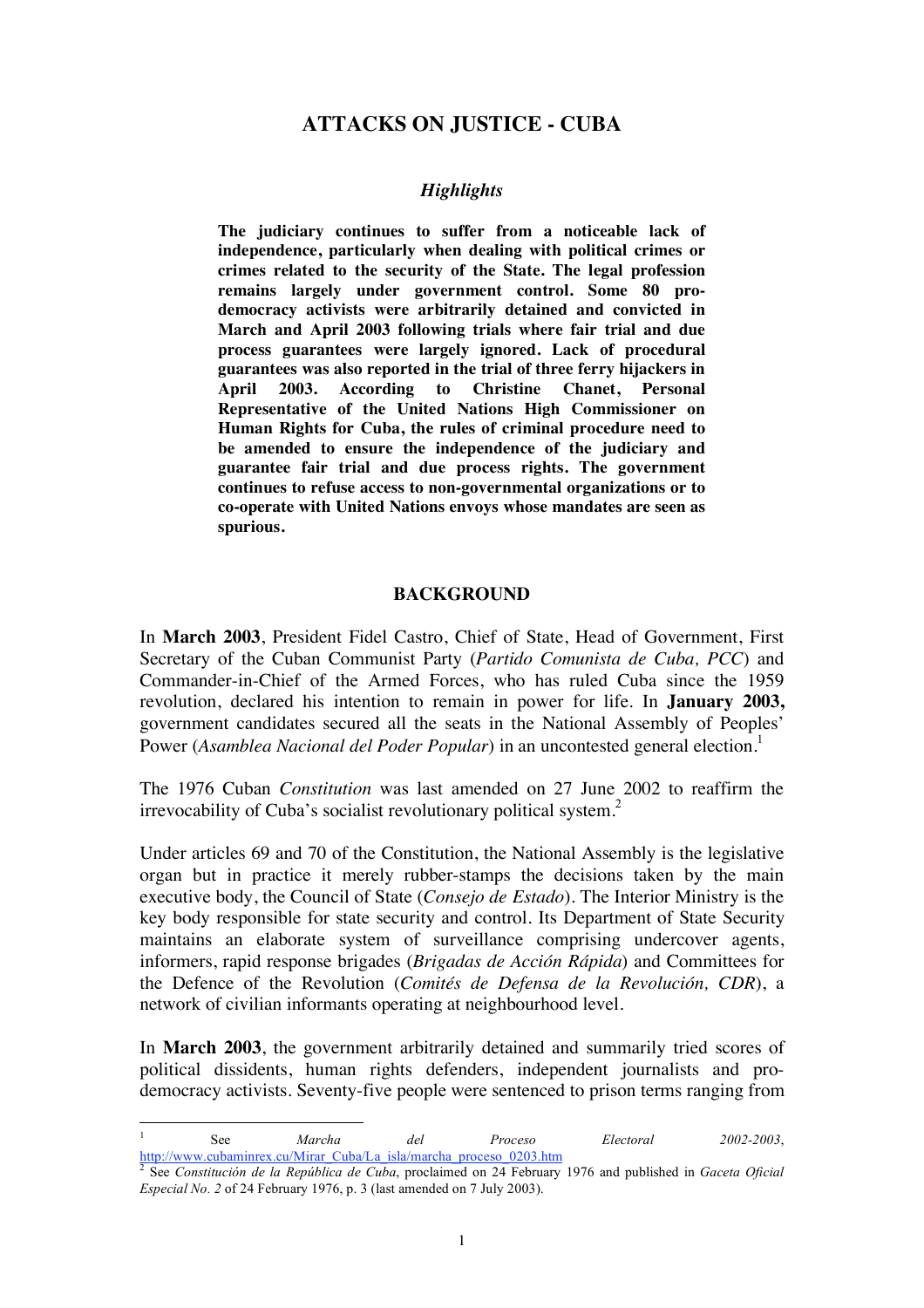six to 28 years. Several of them were connected to the 2001 *Proyecto Varela*, a civil society initiative for promoting democracy based on article 88(g) of the Constitution. This article allows individuals or groups to introduce legal initiatives for consideration by the National Assembly if they can support their application with at least  $10,000$  signatures.<sup>3</sup>

In **October 2003,** 14,000 additional signatures to the original 2001 proposal were submitted to the National Assembly, calling for a referendum on political and economic reforms.<sup>4</sup>

The European Union opened its first diplomatic office in Cuba in **March 2003**. 5 However, diplomatic relations were subsequently frozen following the crackdown on dissidents and, in **October 2004**, three members of the European Parliament who sought to hold talks with opposition groups were deported. Since **November 2004** and following the release of 14 dissidents on humanitarian grounds that month, the EU has taken steps to re-establish normal diplomatic relations. NGO sources estimate that as many as 315 political prisoners may be serving prison sentences or awaiting trial in Cuban jails.

Cuba has vehemently criticized the situation of Guantánamo Bay detainees. During the 61<sup>st</sup> Session of the UN Commission on Human Rights, the Cuban Government unsuccessfully tried to introduce a draft resolution urging the US Government to allow an independent probe by UN Rapporteurs into alleged human rights abuses there.<sup>6</sup>

Cuba has persistently refused to engage in dialogue with the Personal Representative of the UN High Commissioner for Human Rights on the situation of human rights in Cuba, Christine Chanet, or to allow her to visit the country since she was mandated in 2002. The Cuban Government has described the creation of a personal representative to monitor the situation of human rights on the island as "spurious". The country is not a party to the International Covenant on Civil and Political Rights or the International Covenant on Economic, Social, and Cultural Rights, and since 1989 has refused to allow the International Committee of the Red Cross to visit its prisons, the only nation in the western hemisphere to do so.<sup>7</sup>

 $\frac{1}{3}$  $3$  For further information on the Varela Project, see http://www.proyectovarela.org

<sup>&</sup>lt;sup>4</sup> See *Nelson Aguiar Ramírez et al. v. Cuba, Opinion 9/2003 Working Group on Arbitrary Detention*, United Nations document E/CN.4/2004/3/Add.1 at 47 (2003), http://www1.umn.edu/humanrts/wgad/9-2003.html, and<br>Cuban Democratic Directorate, *Steps To Freedom*, First Edition 2003-3004 Report, http://www.directorio.org/

<sup>&</sup>lt;sup>5</sup> EU Opens first Cuba Office, 11 March 2003, http://news.bbc.co.uk/2/hi/americas/2838973.stm<br><sup>6</sup> Cuestión de los detenidos en el área de la Base Naval de los Estados Unidos en Guantánamo, http://www.cubaminrex.cu/CDH/61cdh/Resoluciones%20de%20Cuba\_61CHD.htm, and *Granma International,* 14 January 2002, *Statement by the Government of Cuba to the National and International Public Opinion*,

<sup>&</sup>lt;sup>7</sup> Situation of human rights in Cuba: Report submitted by the Personal Representative of the High Commission for *Human Rights, Christine Chanet*, United Nations document E/CN.4/2005/33, 4 January 2005, http://ap.ohchr.org/documents/sdpage\_e.aspx?b=1&se=59&t=9; UN Press Release, 23 March 2005, *Commission on Human Rights Hears Personal Representative of High Commissioner on Human Rights Situation in Cuba Present her Report*,

http://www.unhchr.ch/huricane/huricane.nsf/0/F42ABD42EFFEB9ADC1256FCD0074A422?opendocument; Human Rights Watch, *World Report 2003: Americas: Cuba*; and United Nations document GA/10288 of 2004,

*General Assembly For Thirteenth Straight Year Adopts Resolution On Ending United States Embargo Against Cuba*, 28 October 2004, http://www.un.org/News/Press/docs/2004/ga10288.doc.htm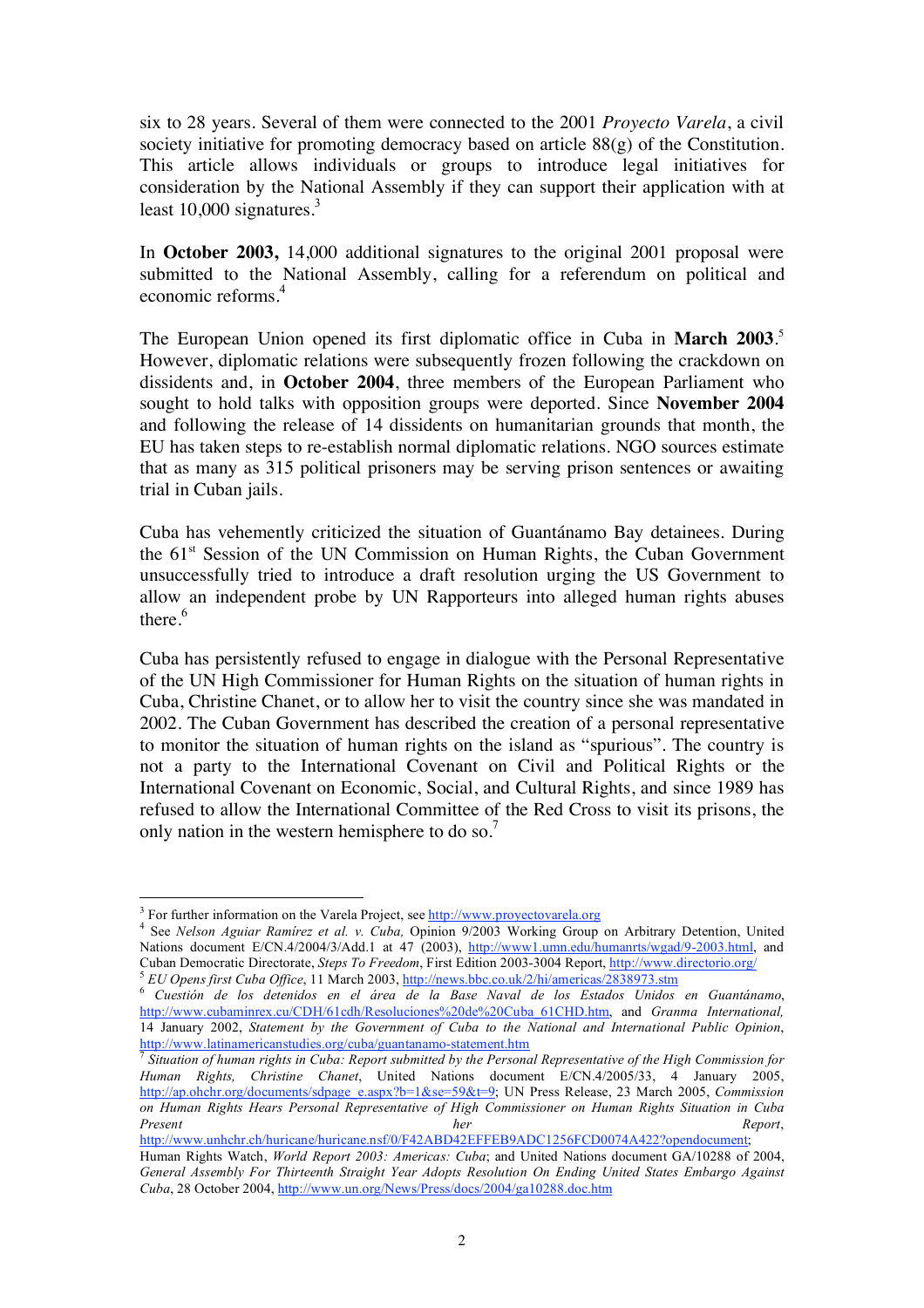## **JUDICIARY**

#### **Independence of the Judiciary**

Cuba's Marxist-Leninist legal system does not recognize the judiciary as an independent branch of government. The judiciary is subjugated to the executive, both in law and practice. Although article 122 of the Constitution entrenches the principles of functional judicial independence and the rule of law, article 121 expressly subordinates the courts to the legislative branch, the National Assembly, and the executive branch, the Council of State. Furthermore, under article 5 *of Law 82 on Popular Tribunals* (*Ley No. 82 de los Tribunales Populares*, passed on 11 July 1997, hereinafter *Law 82*), all courts are also under an obligation to comply with 'general instructions' given to them by the executive via the Governing Council (*Consejo de Gobierno*) of the People's Supreme Court (*Tribunal Supremo Popular*), Cuba's highest judicial authority.

Christine Chanet, Personal Representative of the UN High Commissioner for Human Rights on the Situation on Human Rights in Cuba, recommended in **January 2005** that the rules of criminal procedure be amended to bring them into line with the requirements of articles 10 and 11 of the *Universal Declaration on Human Rights*, in order to ensure fair and public hearings by an independent and impartial tribunal and guarantee due process rights.<sup>8</sup>

Articles 656 and 657 of the 1977 *Law on Civil, Administrative and Labour Procedure* (*Ley de Procedimiento Civil, Administrativo y Laboral*) provides for judicial review of administrative resolutions, but there is no similar procedure for laws introduced by the executive. According to article  $75(c)$  of the Constitution, the power to review the constitutionality of laws lays with the legislature, the National Assembly, which has reportedly never ruled on a constitutional challenge.<sup>9</sup> There is no recorded instance of a Cuban court having ever ruled against the government in proceedings that involve political issues.<sup>10</sup>

#### *Security of Tenure*

The lack of security of tenure affects the independence of professional judges. Article 52 of Law 82 states that they are not subject to any specific period of tenure (*sin sujeción a término de mandato*). Article 126 of the Constitution grants the National Assembly the power to remove judges from the People's Supreme Court *(Tribunal Supremo Popular)* and the provincial assemblies (*Asambleas Provinciales del Poder Popular*) the power to remove judges from provincial and municipal courts (*tribunales provinciales y municipales*). These bodies have full discretion.

8

<sup>&</sup>lt;sup>8</sup> United Nations document E/CN.4/2005/33, <u>http://ap.ohchr.org/documents/sdpage\_e.aspx?b=1&se=59&t=9</u><br>
<sup>9</sup> See Universidad Carlos III de Madrid, *Justicia Constitucional en Iberoamérica*,<br>
http://www.uc3m.es/uc3m/inst/M

http://www.uc3m.es/uc3m/inst/MGP/JCI/02-cuba.htm 10 Alberto Luzarraga, *Reflexiones sobre un futuro poder judicial en Cuba*, and *Situation of human rights in Cuba: Report submitted by the Personal Representative of the High Commission for Human Rights, Christine Chanet,* E/CN.4/2005/33, 4 January 2005, http://ap.ohchr.org/documents/sdpage\_e.aspx?b=1&se=59&t=9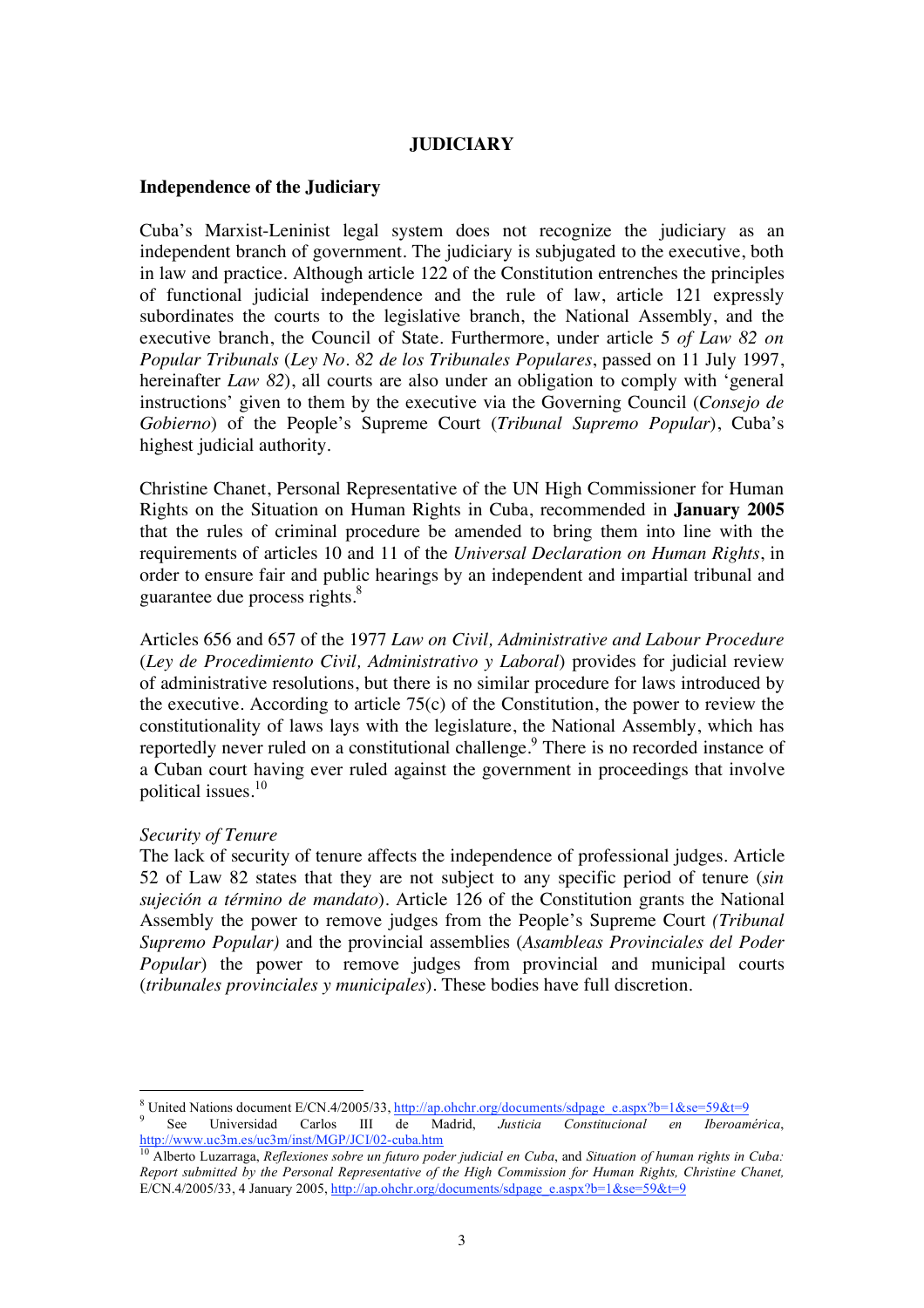## *Corruption*

The Ministry of Auditing and Control (*Ministerio de Auditoría y Control*), which was established by the executive in October 2001, is tasked with preventing and investigating corruption in all public bodies including the judiciary.<sup>11</sup> Despite this measure, there have been no publicized cases of judicial corruption since the 1984 clampdown on judicial corruption known as "Operation Dirty Robe" (*Operación Toga Sucia*). It has nonetheless been noted that the fact that judicial salaries are low, equivalent to less than one US dollar a day, may contribute to creating conditions that foster corruption.

# **Judicial Organization**

Cuban courts are organized within a three-tier structure. At the national level, there is one People's Supreme Court with divisions specializing in criminal, civil and administrative, economic (*económico*), military, state security and labour matters. At the regional level, there are 14 people's provincial courts and 169 people's municipal courts. The vast majority of civil and criminal cases are heard by either provincial or municipal first instance courts. These comprise one professional judge and two lay judges. Criminal cases punishable by more than eight years in prison, or civil cases that raise complex legal issues, are heard by provincial courts or by the Supreme Court, both of which are made up of three professional and two lay judges.

## *Judicial Appointments*

There are two types of judge in Cuba: professional and lay (*jueces legos*). Articles 45 and 46 of *Law 82* state that professional judges are to be appointed by the corresponding provincial or national legislative assembly depending on the level of the court to which they are to be appointed. Article 49 provides for lay judges to be appointed by the corresponding municipal, provincial or national legislative assembly, again depending on the level of the court to which the judge is to be appointed.

Professional judges are required to have recognized legal training and between two and ten years of either professional or academic experience.

Lay judges are individuals without legal training who are selected from candidates proposed by recognized associations, such as the Committees for the Defence of the Revolution or the University Students' Federation. Lay judges serve for a maximum of one month per year for a fixed five-year term. According to the Ministry of Justice, as of **June 2004,** there were 1,200 professional judges and some 19,000 lay judges.

In **2005,** Christine Chanet noted the steady increase in the number of women in the judiciary, including in the higher echelons. $^{12}$ 

In contrast with the old 1973 *Law on the Organization of the Judicial System* (*Ley de Organización del Sistema Judicial*) which stipulated that "active revolutionary involvement" was a pre-requisite for judicial appointment<sup>13</sup>, *Law 82 on Popular* 

<sup>&</sup>lt;sup>11</sup> *Balance del Ministerio de Auditoría y Control 2003*, www.fut.es/~mpgp/2002/amigos1303.htm<br><sup>12</sup> *Situation of human rights in Cuba: Report submitted by the Personal Representative of the High Commission for <i>Human* Ri *Human Rights, Christine Chanet*, United Nations document E/CN.4/2005/33, http://ap.ohchr.org/documents/sdpage\_e.aspx?b=1&se=59&t=9

<sup>13</sup> Beatriz Bernal, *La Administración de Justicia*, http://www.cubancenter.org/uploads/40years13.html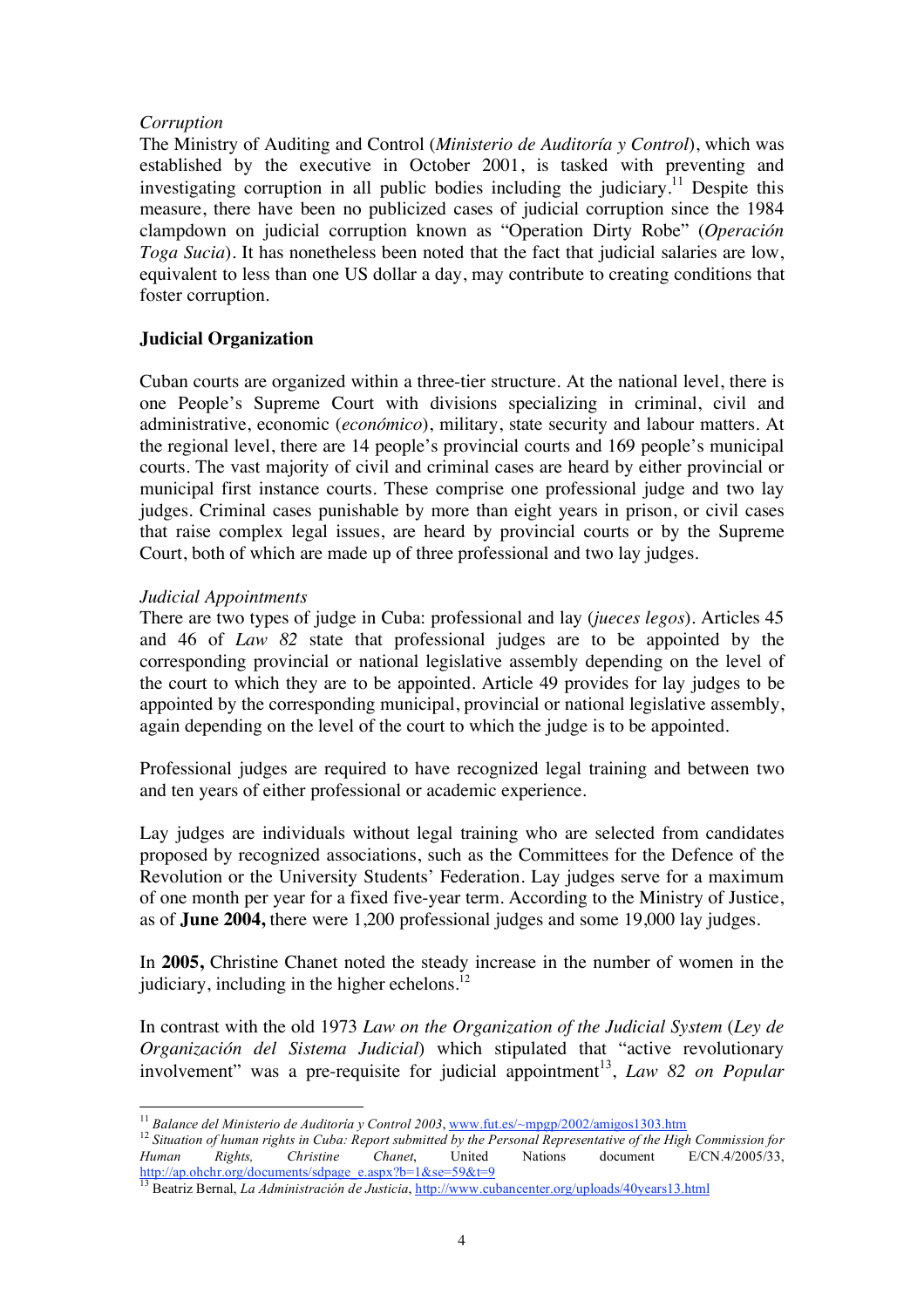*Tribunals* no longer formally requires professional or lay judges to be members of the Communist Party. In practice, however, the principle of "active revolutionary involvement" is reportedly still applied and only government supporters are selected. Over half of the Supreme Court judges are members of the Cuban Communist Party.

## **THE LEGAL PROFESSION**

## **Professional Associations**

In order to practice law, all lawyers are required to register with the National Organization of Collective Law Firms (*Organización Nacional de Bufetes Colectivos, ONBC*). As of **June 2004,** about 2,000 lawyers were registered with the ONBC. Its governing statute, *Decree No. 81 on the Exercise of the Legal Profession and the National Association of Collective Law Firms* dated 8 June 1984 (*Decreto Ley 81 sobre el Ejercicio de la Abogacía y la Organización Nacional de Bufetes Colectivos del 8 de Junio de 1984*), and its 1997 Code of Ethics (*Código de Ética*) both proclaim the ONBC's autonomy. However, in practice, the government reportedly exercises a large degree of control over it.

There are also two main non-governmental lawyers' organizations. The National Union of Jurists of Cuba (*Unión Nacional de Juristas de Cuba*), which comprises practicing lawyers and academics, is in practice largely under government control. The independent lawyers' association, *Corriente Agramontista*, is not recognized by the government. A number of lawyers affiliated to it were among the scores of dissidents and human rights activists imprisoned during the crackdown that began in **March 2003**. 14

Lawyers' fees, which are regulated and allocated by the ONBC, typically amount to the equivalent of two dollars per case. This forces lawyers to take on too many cases, thus negatively affecting the quality of their service, and also potentially encourages them to turn to corruption to increase their low income.

## **Independence**

During the period under review, the government often denigrated, threatened and arbitrarily detained members of unrecognized associations of professionals, including lawyers. Because of the likelihood of reprisals by the government and in order to avoid compromising their own careers, criminal defence lawyers are generally reluctant to represent defendants in politically-sensitive cases. The lack of a genuinely independent bar association and the potentially negative repercussions that may ensue from representing a political prisoner have caused many lawyers to refuse to get involved in such cases.

#### **Cases**

<sup>&</sup>lt;sup>14</sup> Organización Nacional de Bufetes Colectivos (ONBC), http://www.onbc.cu/homepage.asp?top=bienvenida; *Código de Ética de la ONBC*, 8 February 1997, http://www.onbc.cu/homepage.asp?top=onbc; and Cubaencuentro, *Abogados disidentes denuncian la situacion de tres presos politicos,* 9 March 2004, http://www.cubaencuentro.com.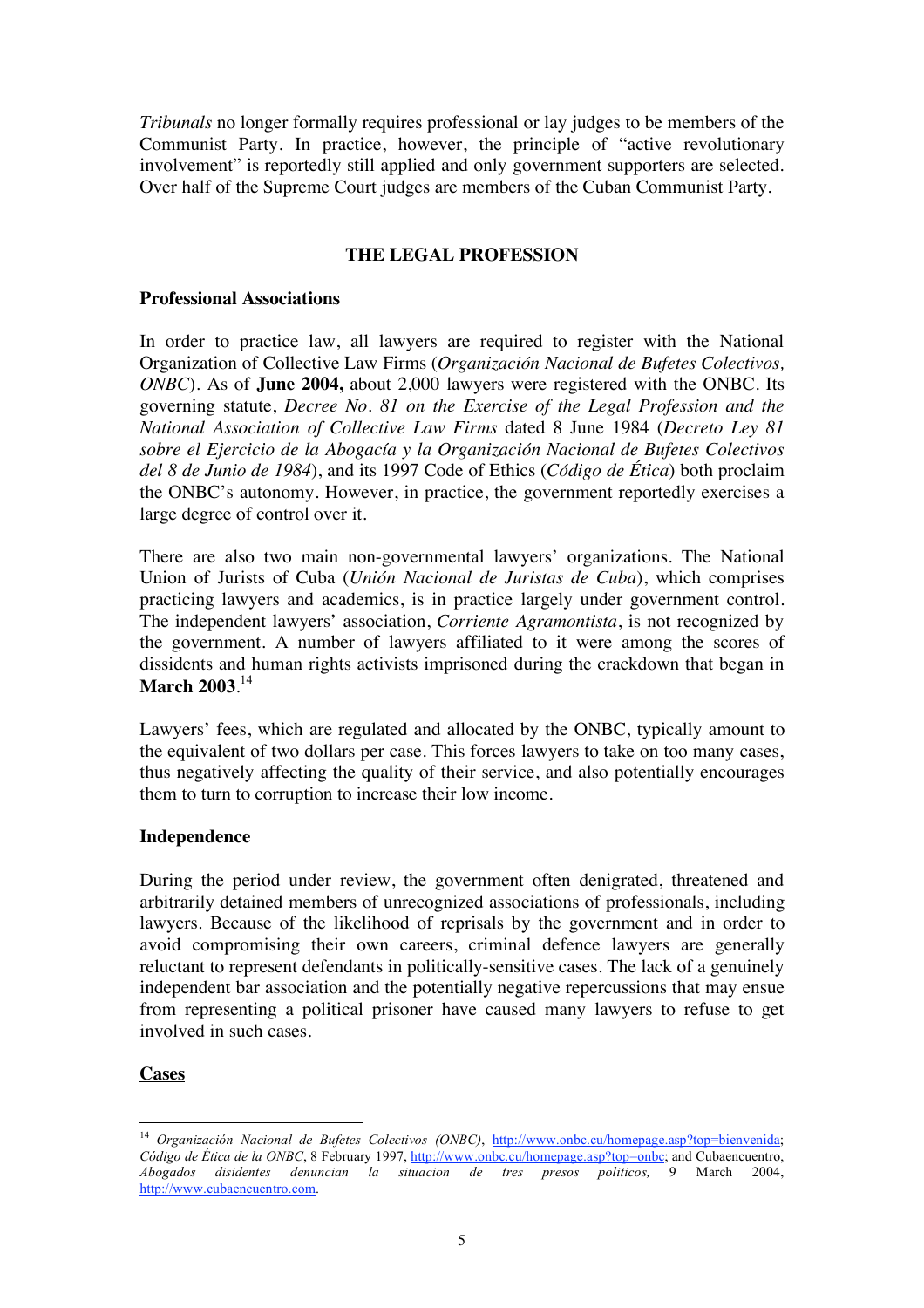**Laura Pollan**, wife of dissident **Héctor Maseda** who has been serving a 20-year prison sentence since **April 2003**, was refused when she tried to hire the services of a prominent Cuban lawyer in **March 2003**. The lawyer reportedly dismissed her husband's case as a 'lost cause'.<sup>15</sup>

One of the most publicized instances of an attack on a dissident **Cuban lawyer** is the case of **Juan Carlos González Leiva**, a blind human rights lawyer involved with a number of civil society organizations. González Leiva was arrested during a peaceful demonstration on **4 March 2002**, and detained without charge until his trial on **10 April 2004** when he was found guilty and sentenced to four years' "*limitación de libertad*" (restricted freedom) which, according to article 34 of the Penal Code, permits the release of the detainee. Four days later, after two years in pre-trial detention, he was released on health grounds, a decision that could be rescinded. González Leiva is currently serving the remainder of his four-year sentence under house arrest.

While in detention, González Leiva was reportedly subjected to ill-treatment, including being denied medical assistance and adequate care for his blindness, resulting in a deterioration of his state of health. There were also unconfirmed allegations that he was injured by prison authorities. However, the Cuban Government insists that these injuries were self-inflicted.<sup>16</sup>

### **PROSECUTORS**

Under article 127 of the Constitution, the General Prosecutor's Office of the Republic (*Fiscalía General de la República*) has the sole responsibility for initiating criminal prosecutions. Both article 128 of the Constitution and article 2 of the 1997 *Prosecutor's Office Law* (*Ley de la Fiscalía General de la República*) state that it is subordinate to both the legislature, the National Assembly, and the executive, the Council of State.

As of **June 2004**, there were 1,400 prosecutors in Cuba. Prosecutors are allowed to rely on hearsay evidence from members of the Committees for the Defence of the Revolution concerning the revolutionary background of defendants. Such evidence has been taken into account as an aggravating or mitigating factor during sentencing.<sup>17</sup>

# **ACCESS TO JUSTICE**

15 See sentencing document No. 6 of 2003 (*Sentencia Número: Seis Del Dos Mil Tres (6 del 2003))*, http://www.ruleoflawandcuba.fsu.edu/documents-havana-6s.cfm; Ana Leonor Díaz, *El debido proceso, un caso perdido*, 4 April 2003, http://www.cubanet.org/CNews/y03/apr03/04a3.htm, and Diario La Prensa (Nicaragua), *Opositores cubanos sin abogados*, http://www-ni.laprensa.com.ni/archivo/2003/abril/07/elmundo/. 16 Cuban Commission on Human Rights and National Reconciliation; Voice of America, *VOA Broadcasts* 

*Exclusive Story Of Cuban Prisoner's Release*; and *Leonardo Miguel Bruzón Avila et al. v. Cuba*, Opinion 17/2003, Working Group on Arbitrary Detention, United Nations document E/CN.4/2004/3Add.1 at 87, paragraphs 6, 8, 10, 12, 14, 15, 21, 24 and 27, http://www1.umn.edu/humanrts/wgad/17-2003.html <sup>17</sup> See Trials of Political Dissidents below and *Ley de la Fiscalía General de la República,* 11 July 1997.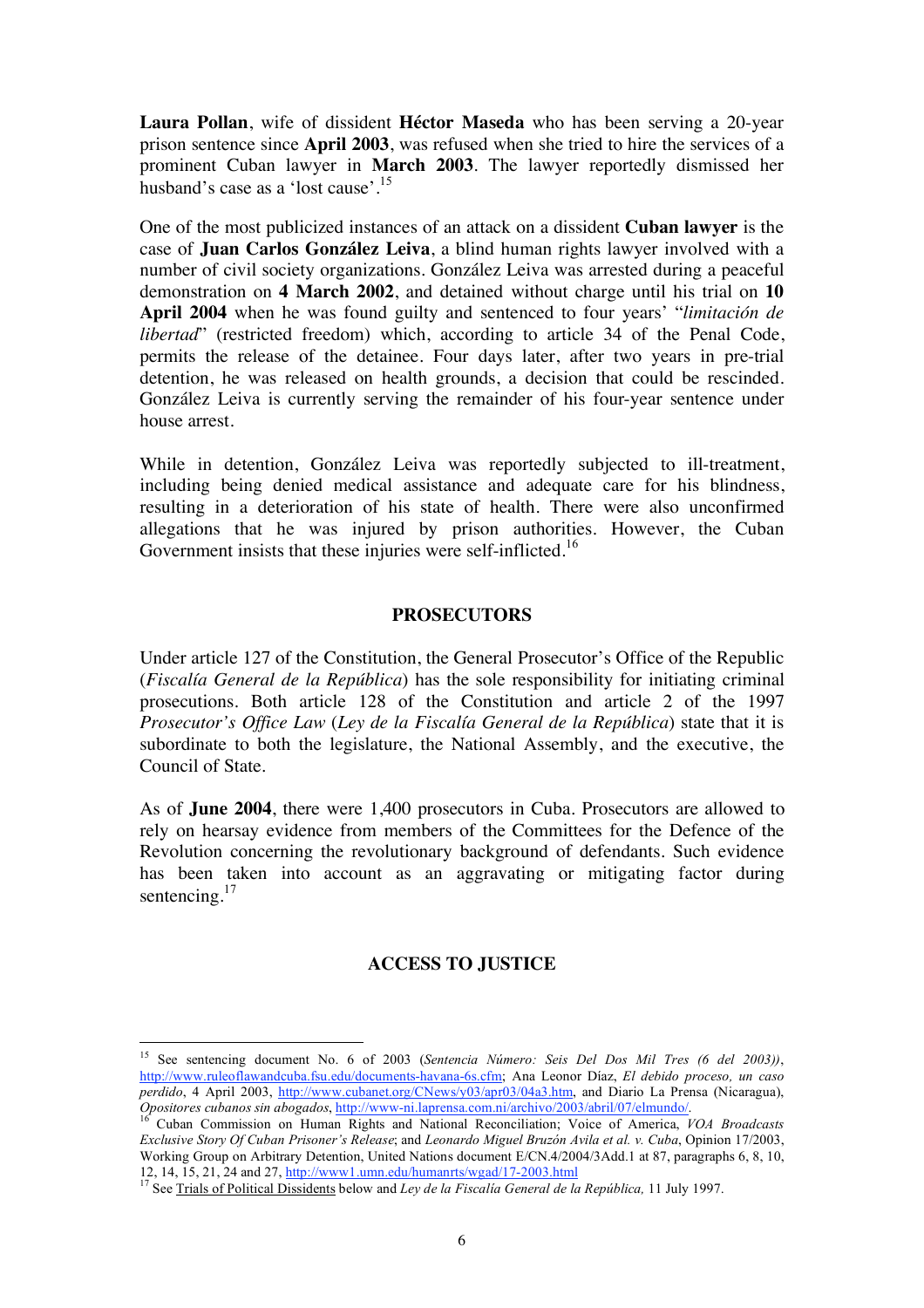The lack of due process and fair trial rights is an ongoing problem in the Cuban judiciary, particularly in trials of a political nature or those involving State security issues. The most worrying features include the lack of access to a lawyer prior to, and sometimes during the trial, the criteria for presenting evidence, reliance on confessions made under duress and the habitual use of swift trials that last less than a day.

Among the recommendations in her **2005** report on Cuba to the UN Human Rights Commission, Christine Chanet called for amendments to be made to the rules of criminal procedure to ensure compliance with the fair trial and due process guarantees enshrined in articles 10 and 11 of the *Universal Declaration of Human Rights*. 18

### **Cases**

## *Trials of Political Dissidents*

The trials of some 80 dissidents arrested in **March and April 2003** have been marred by allegations of unfairness and the denial of due process guarantees. In its opinion 9/2003, the UN Working Group on Arbitrary Detention found their detention to be arbitrary, a view shared and reflected in the 2005 report by Christine Chanet.<sup>19</sup>

The trials were not open to the public and the government did not allow foreign journalists, diplomats, international observers and sometimes, as in the case of Luis Enrique Ferrer Garcia's relatives, even family members to attend the proceedings

The defendants were reportedly charged under article 91 of the 1987 *Penal Code* (*Código Penal*) which deals with crimes against State security. In some instances, defendants were also charged with offences under *Law 88 on the Protection of the National Independence and Economy of Cuba* (*Ley 88 de Protección de La Independencia Nacional y la Economía de Cuba)*20, which was enacted in March 1999 to punish individuals who "support, facilitate or collaborate" with the US 'blockade' and 'economic war against the Cuban people' with a view to destabilizing the Socialist internal order and sovereignty of Cuba. Under *Law 88*, nicknamed the "Gag Law" ("Ley Mordaza") by dissidents, participating in peaceful demonstrations and possessing materials that are deemed to be 'subversive' are punishable with imprisonment. The measures apply to writing, publishing and broadcasting as well as internet-related material. Although this law had never been enforced in the past, according to Christine Chanet, the prosecution in these cases cited the publication of articles and interviews in the media, communication with NGOs and exile groups in the US and Europe, possession of audiovisual material from the US Interests Section

<sup>18</sup> *Situation of human rights in Cuba: Report submitted by the Personal Representative of the High Commission for Human Rights, Christine Chanet,* E/CN.4/2005/33, 4 January 2005, http://ap.ohchr.org/documents/sdpage\_e.aspx?b=1&se=59&t=9

<sup>&</sup>lt;sup>19</sup> Situation of human rights in Cuba: Report submitted by the Personal Representative of the High Commission for *Human Rights, Christine Chanet*, E/CN.4/2005/33, 4 January 2005, http://ap.ohchr.org/documents/sdpage\_e.aspx?b=1&se=59&t=9, and *Nelson Aguiar Ramírez et al. v. Cuba,* Opinion 9/2003, Working Group on Arbitrary Detention, United Nations document E/CN.4/2004/3/Add.1 at 47, http://www1.umn.edu/humanrts/wgad/9-2003.html<br><sup>20</sup> www.ruleoflawandcuba.fsu.edu/law-88.cfm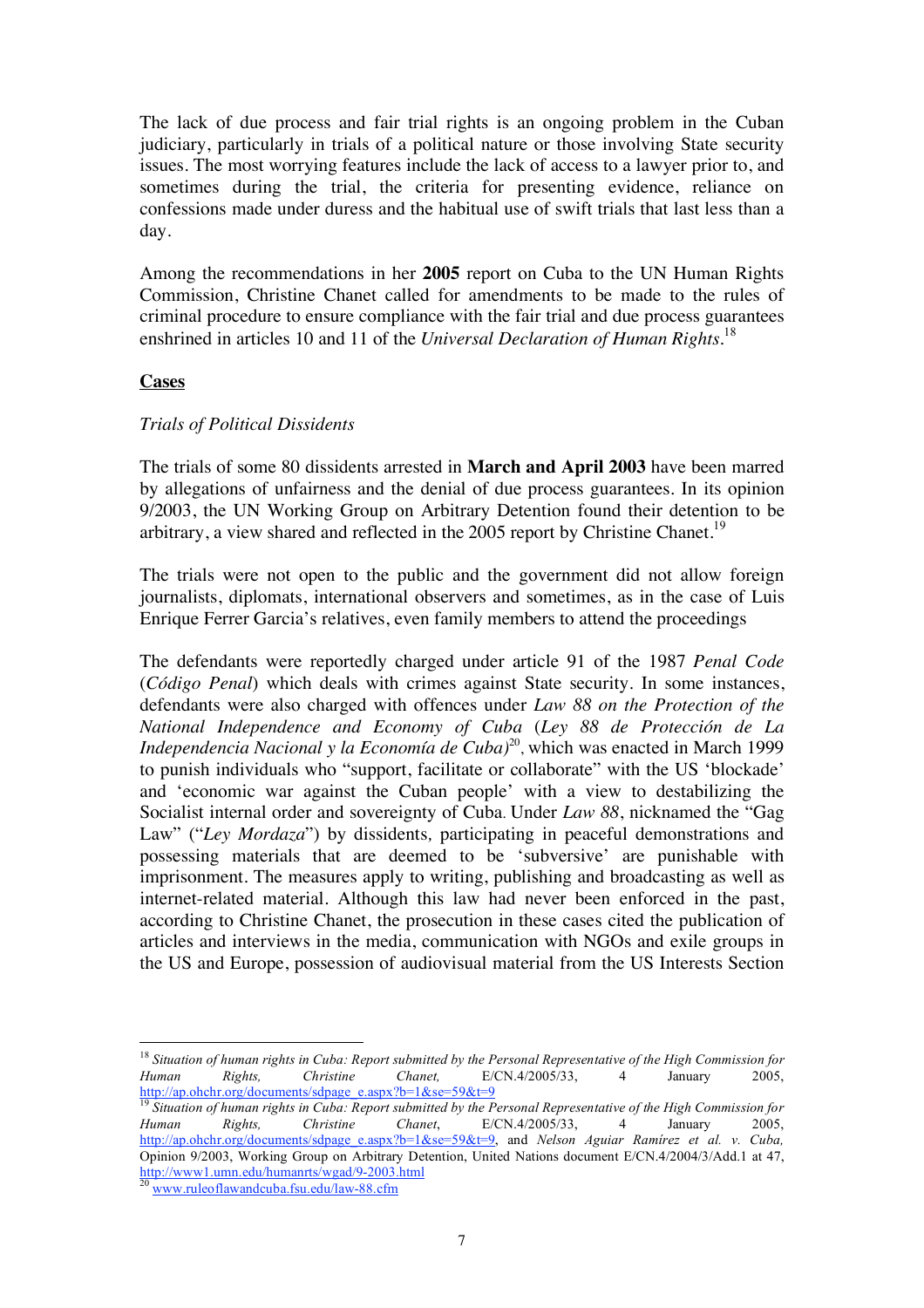in Havana and contact with unrecognized professional and academic associations to demonstrate the defendants' guilt.<sup>21</sup>

In spite of procedural guarantees afforded to defendants under the *1977 Code of Criminal Procedure*, all of the detainees were arrested, tried, convicted and sentenced within a period of 20 days, following swift trials that lasted less than a day. Most of the dissidents were subjected to the summary trial proceedings (*procedimiento sumarísimo*) applicable under articles 479 and 480 of the Code in "exceptional circumstances".<sup>22</sup>

Measures to expedite the proceedings had jeopardized the defendants' right to have access to a lawyer as well as sufficient time to prepare their defence. Many defendants were not informed of the charges against them or allowed to see a lawyer until the day of the trial, as in the case of journalist Manuel Vázquez Portal who had been kept under arrest without access to a lawyer and was not informed that he was going to be tried until the day of the hearing.

The accused were reportedly represented by lawyers who did not belong to an independent bar association. They were sentenced to very long prison terms, ranging from six to 28 years, for acts "contrary to the independence and integrity of the State". $^{23}$ 

Eighteen of the prisoners who were arrested in **2002** and **2003<sup>24</sup>**, including UNESCO World Press Freedom Prize winner Raúl Rivero, were released on humanitarian grounds (*licencia extrapenal por causas justificadas o motivos extraordinarios*) in **2004**. Release on medical grounds is conditional and can be rescinded at any time. As of **April 2005,** the remaining dissidents brought to trial in 2003 were still in prison.

In **2004**, more people were reportedly arrested and given disproportionately heavy sentences for expressing dissident political views.<sup>25</sup>

*The Ferry Hijackers' Trial of April 2004*

*Human Rights, Christine Chanet*, E/CN.4/2005/33, 4 January 2005, http://ap.ohchr.org/documents/sdpage\_e.aspx?b=1&se=59&t=9

21 Cuban *Liberty and Democratic Solidarity (LIBERTAD) Act of 1996 a.k.a. Helms Burton Act.* <sup>22</sup> *Ley No. 5 de Procedimiento Penal 1977;* Decree Law No. 151, *"Modificativo de la Ley de Procedimiento Penal"*, 10 June 1994, Gaceta Oficial Ext. No. 6, 10 June 1994, p.16. <sup>23</sup> *Situation of human rights in Cuba: Report submitted by the Personal Representative of the High Commission for* <sup>23</sup> *Situation of human rights in* 

*Human Rights, Christine Chanet*, E/CN.4/2005/33, 4 January 2005, http://ap.ohchr.org/documents/sdpage\_e.aspx?b=1&se=59&t=9, and *Diary of Manuel Vazquez Portal from Boniato Prison.*<br><sup>24</sup> Situation of human rights in Cuba: Report submitted by the Personal Representative of the High Commission for

<sup>25</sup> Patricia Gregg, Inter-Press Service, *Cuba-Unión Europea: Distensión en el Horizonte Cercano*, 11 January 2005; *Jailed Cuban journalist Raúl Rivero awarded World Press Freedom Prize 2004;Comisión Cubana De Derechos Humanos Y Reconciliación Nacional (CCDHRN)*, 14 January 2005; Human Rights Watch, *Cuba: EU Should Insist on Real Rights Progress*, 31 January 2005, http://hrw.org/english/docs/2005/01/31/cuba10089.htm; *Situation of human rights in Cuba: Report submitted by the Personal Representative of the High Commission for Human Rights, Christine Chanet*, E/CN.4/2005/33, 4 January 2005, http://ap.ohchr.org/documents/sdpage\_e.aspx?b=1&se=59&t=9; and *Report of the Special Rapporteur on the independence of judges and lawyers, Leandro Despouy, submitted in accordance with Commission on Human Rights resolution 2004/33 Addendum 1, Situations in specific countries or territories,* E/CN.4/2005/60/Add.1, 18 March 2005, http://ap.ohchr.org/documents/sdpage\_e.aspx?b=1&se=59&t=9